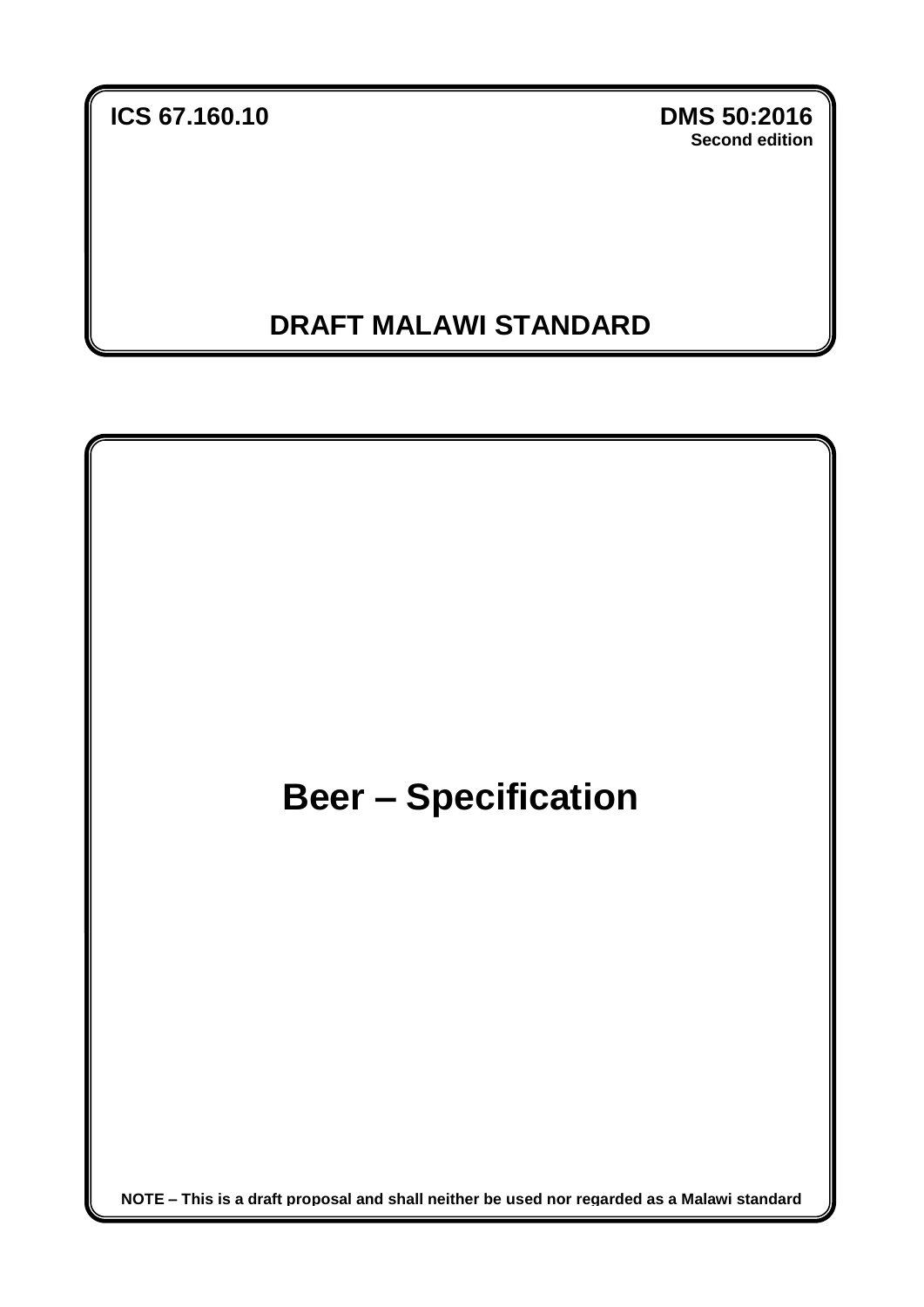# **Beer – Specification**

**Obtainable from the Malawi Bureau of Standards Moirs Road P O Box 946 BLANTYRE**

 **Tel: +265 1 870 488 Fax: +265 1 870 756 E-mail: [mbs@mbsmw.org](mailto:mbs@mbsmw.org) Web-site: www.mbsmw.org**

**Price based on 4 pages**

**© Copyright reserved**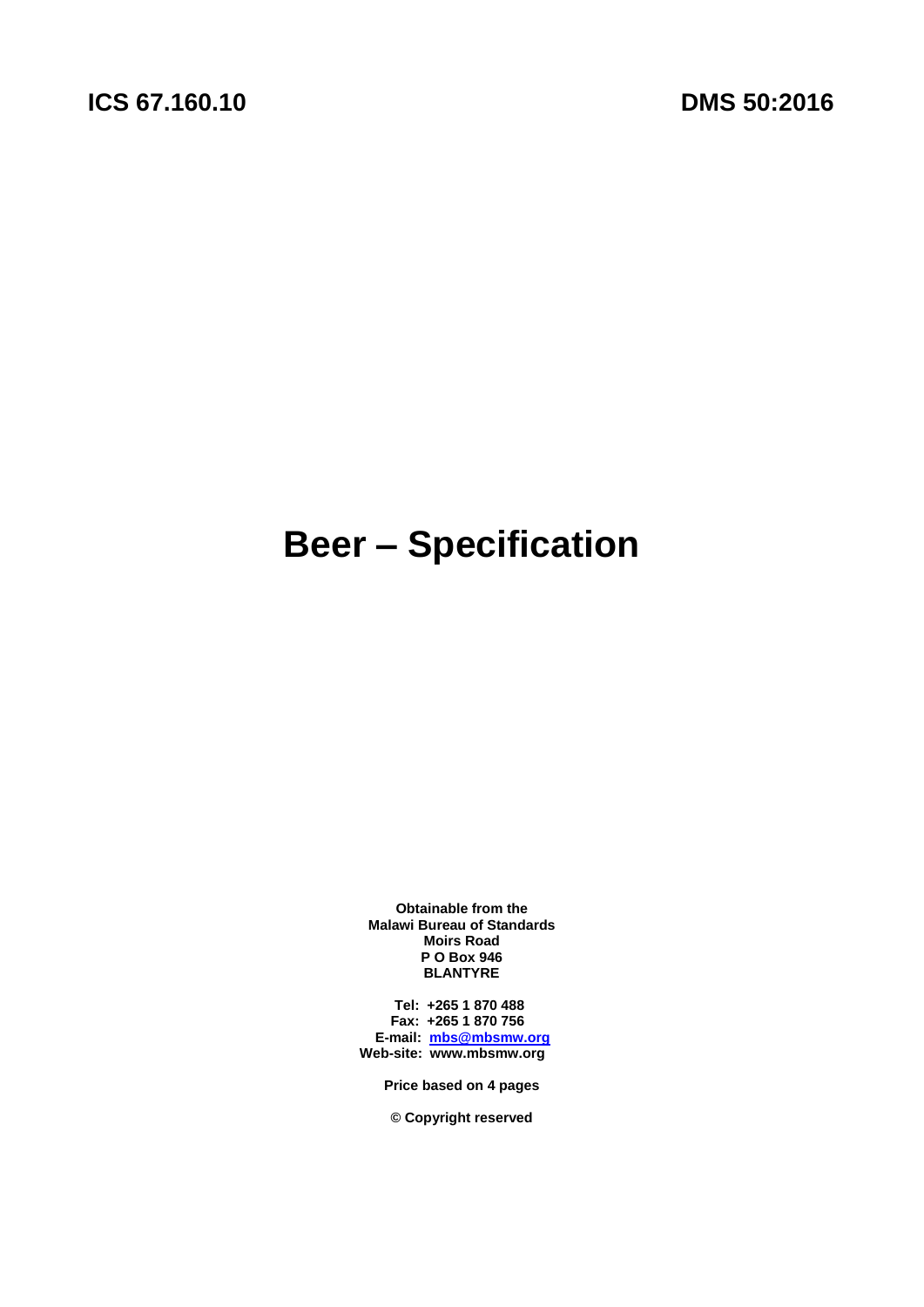#### **TABLE OF CONTENTS**

#### **Contents page**

#### <span id="page-2-0"></span>**FOREWORD**

This draft Malawi standard is a second edition of MS 50:1988, *Beer – Specification*. The revision of this Malawi standard has been prepared after consideration of several issues that need to be amended and re-addressed in order to incorporate technological advances. This draft Malawi standard has been prepared by MBS/TC 11, the Technical Committee on *Beverages* to provide requirements for beer.

In preparing this draft Malawi standard reference was made to the following standard:

East African Standard, EAS 63:2014, *Beer – Specification.*

Acknowledgement is made for the use of the above standard.

#### <span id="page-2-1"></span>**TECHNICAL COMMITTEE**

This draft Malawi standard was prepared by MBS/TC 11, the Technical Committee on *Beverages*, and the following companies, organizations and institutions were represented:

<span id="page-2-2"></span>Blantyre Hotels Limited; Blantyre Water Board; Carlsberg (Malawi) Limited; Chibuku Products Limited; Consumers Association of Malawi; Dairibord Malawi Limited; Linga Fine Foods and Winery; Malawi Bureau of Standards; Mkombezi Wine Cooperatives; Peoples Trading Centre; and The Malawi Polytechnic (University of Malawi).

#### *NOTICE*

*This draft standard shall be reviewed every five years, or earlier whenever it is necessary, in order to keep abreast of progress. Comments are welcome and shall be considered when the standard is being reviewed.*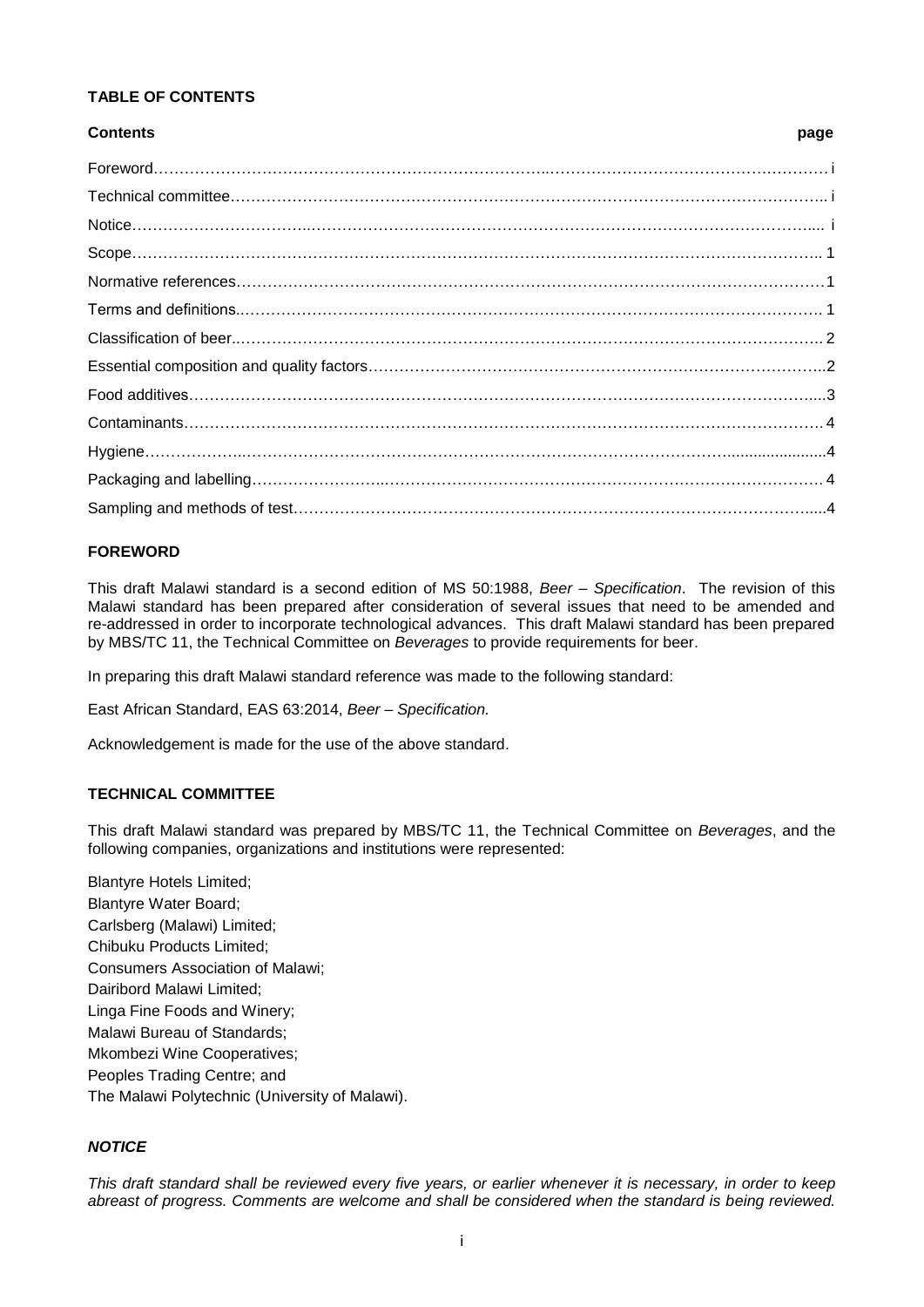### **DRAFT MALAWI STANDARD**

## **Beer – Specification**

#### <span id="page-3-0"></span>**1 SCOPE**

This draft Malawi standard specifies the requirements and methods of sampling and test for beer.

#### <span id="page-3-1"></span>**2 NORMATIVE REFERENCES**

The following standards contain provisions, which through reference in this text, constitute provisions of this Malawi standard. All standards are subject to revision and, since any reference to a standard is deemed to be a reference to the latest edition of that standard, parties to agreements based on this standard are encouraged to take steps to ensure the use of the most recent edition of the standard indicated below. Information on current valid national and international standards can be obtained from the Malawi Bureau of Standards.

MS 19: *Labelling of prepacked foods – General standard;*

MS 21: *Food and food processing units – Code of hygienic conditions;*

MS 107: *Alcoholic beverages ̶ Methods of test;*

MS 214: *Drinking water – Specification;*

MS 237: *Food additives – General standard.*

MS 302: *Contaminants and toxins in foods – General standard;*

ISO 4832: *Microbiology of food and animal feeding stuffs – Horizontal method for the enumeration of coliforms – Colony-count technique;*

ISO 4833-1: *Microbiology of the food chain – Horizontal method for the enumeration of micro-organisms – Part 1: Colony-count at 30 °C – Pour plate technique; and*

ISO 16050: *Foodstuffs – Determination of aflatoxin B1, and the total content of aflatoxins B1, B2, G1 and G2 in cereals, nuts and derived products – High-performance liquid chromatographic method.*

### <span id="page-3-2"></span>**3 TERMS AND DEFINITIONS**

For the purposes of this draft standard, the following terms and definitions shall apply;

#### **3.1**

**adjuncts**

any source of fermentable sugar from an agricultural origin other than malted barley

**NOTE:** These materials are usually but not exclusively added in the brew house during the process of brewing.

#### **3.2 alcohol** as ethyl alcohol (C2H5OH)

#### **3.3**

**beer**

a beverage prepared by fermentation of sugars derived mainly from malted and/or unmalted cereal grains and/or approved adjuncts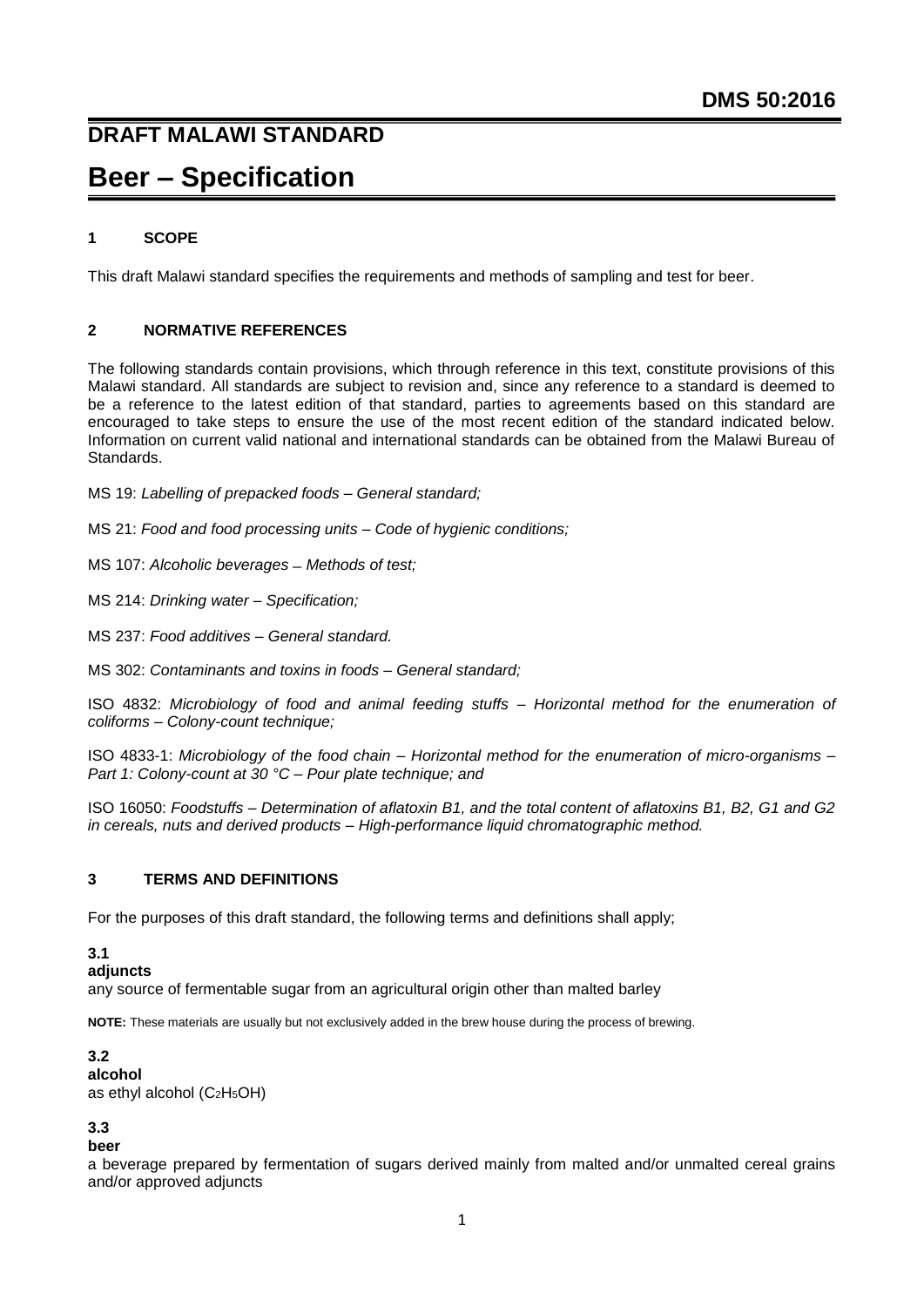#### **3.4**

#### **brewing**

process of converting malt and/or unmalted cereal grains and adjuncts into beer

#### **3.5**

#### **extraneous matter**

includes inorganic matter such as sand, glass, metal, gravel, dirt, pebbles, stones, lumps of earth, clay and mud and organic matter such as chaff, straw, weed seeds and grains of crops, insects or insects fragments, rodent hairs or any other foreign matter. Extraneous matter does not include substances produced by interaction of normal beer ingredients as a result of natural ageing process such as polyphenols-protein interactions

#### **3.6**

#### **malt**

cereal grain (often barley), which has been steeped, allowed to germinate and then dried or kilned to halt further germination

#### **3.7**

#### **potable water**

water complying with the requirements of MS 214

#### **3.8**

#### **unmalted cereal grains**

cereal grains that have not undergone the processes in **3.6**

#### <span id="page-4-0"></span>**4 CLASSIFICATION OF BEER**

Beer shall be classified into one of the following classes:

- **4.1 Non-alcohol beer,** containing less than 0.5 % ethyl alcohol by volume;
- **4.2 Low alcoholic beer,** 0.5 % 2.4 % ethyl alcohol by volume;
- **4.3 Mild beer,** containing 2.5 % 4.0 % alcohol by volume;
- **4.4 Medium beer,** containing 4.1 % 5.5 % alcohol by volume; and
- **4.5 Strong beer,** containing more than 5.5 % alcohol by volume.

#### **5 ESSENTIAL COMPOSITION AND QUALITY FACTORS**

#### **5.1 Ingredients**

**5.1.1** The following ingredients complying with the relevant Malawi standards, shall be used for the production of beer:

- a) malted and/or unmalted grains;
- b) hops and/or products derived from hops; and
- c) potable water.

**5.1.2** The following optional ingredients complying with the relevant Malawi standards, may be used for the production of beer:

- a) barley and or any other cereal grain;
- b) Adjuncts; and
- c) Food additives.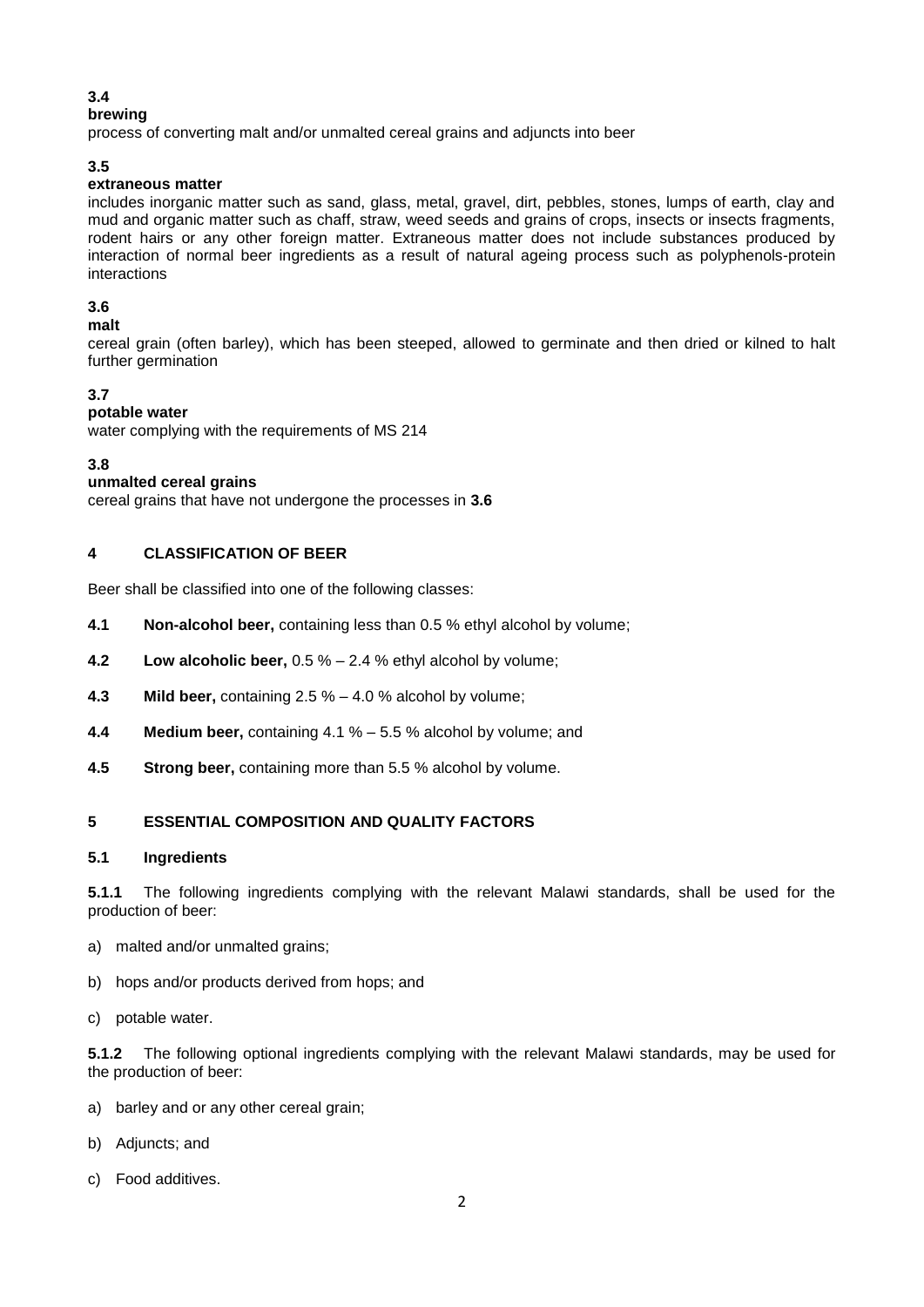#### **5.2 General requirements**

Beer shall be free from:

- **5.2.1** Any substances injurious to health;
- **5.2.2** Any extraneous matter;
- **5.2.3** Artificial sweetening agents;

**5.2.4** Any artificial colorants except for those colouring agents prepared from sugar, barley, malt or any cereal grains; and

- **5.2.5** Any added alcohol.
- **5.3** Bright lager beer shall have maximum haze of 2.5 EBC units.

#### **5.4 Specific quality requirements**

Beer shall comply with the specific quality requirements specified in Table 1.

#### **Table 1** ─ **Quality requirements for beer**

| S/N            | <b>Characteristic</b>         | Requirement     | <b>Test method</b> |
|----------------|-------------------------------|-----------------|--------------------|
| 1              | Ethyl alcohol content, %, v/v |                 |                    |
|                | Non-alcoholic beer            | Less than $0.5$ |                    |
|                | Low alcohol/light beer        | $0.5 - 2.4$     |                    |
|                | Mild beer                     | $2.5 - 4.0$     |                    |
|                | Medium beer                   | $4.1 - 5.5$     |                    |
|                | Strong beer                   | more than 5.5   | <b>MS 107</b>      |
| $\overline{2}$ | рH                            | $3.5 - 4.75$    |                    |
| 3              | Carbon dioxide, %, v/v        |                 |                    |
|                | Bottled/canned beer           | $2.4 - 7.0$     |                    |
|                | Kegged beer                   | $1.0 - 2.5$     |                    |

#### **5.5 Microbiological limits**

Beer shall comply with limits for micro-organisms specified in Table 2.

**Table 2** ─ **Microbiological limits for beer**

| S/N | Organism                        | Limit | <b>Test method</b> |
|-----|---------------------------------|-------|--------------------|
|     | Coliforms, cfu/ml               |       | <b>ISO 4832</b>    |
|     | Total plate count, cfu/ml, max. | 100   | ISO 4833-1         |

#### **6 FOOD ADDITIVES**

Food additives may be used in the preparation of beer in accordance with MS 237.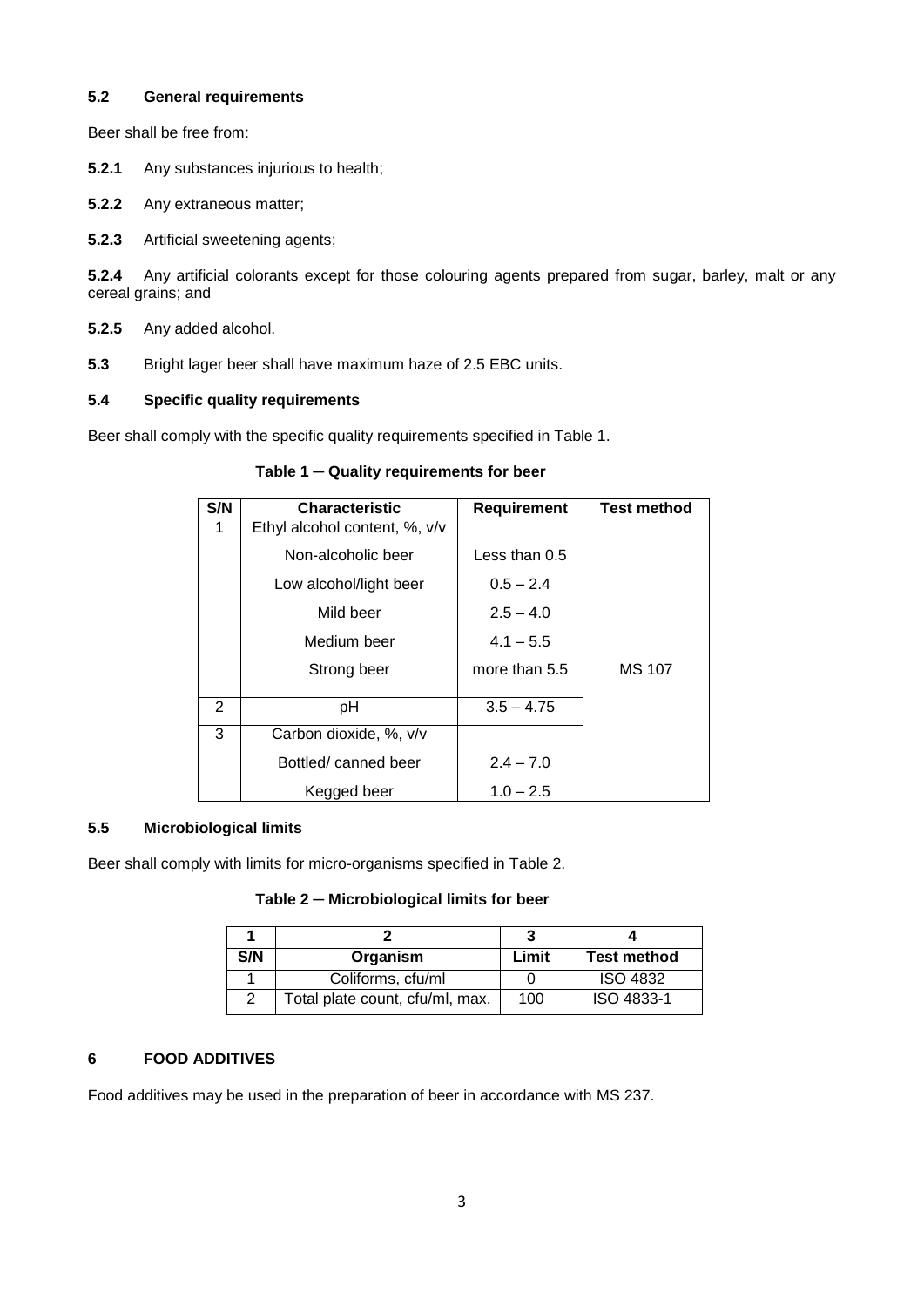#### **7 CONTAMINANTS**

#### **7.1 Heavy metals**

The products covered by this standard shall comply with the maximum levels of heavy metals and toxic substances prescribed in MS 302.

#### **7.2 Pesticide residues**

All the raw materials used in the production of beer shall comply with the maximum residue limits for pesticides as established by the Codex Alimentarius Commission.

#### **7.3 Aflatoxin limits**

Total aflatoxin shall not exceed 10 μg/l and aflatoxin B1 shall not exceed 5 μg/l when tested with ISO 16050.

#### <span id="page-6-0"></span>**8 HYGIENE**

The product covered by the provisions of this draft standard shall be prepared and handled in accordance with the requirements set out in MS 21.

#### **9 PACKAGING AND LABELLING**

#### **9.1 Packaging requirements**

Beer shall be packaged in suitable food grade containers. Beer shall be packaged for bulk delivery and storage in containers that shall prevent contamination of the product and preserve its safety and quality.

#### **9.2 Labelling requirements**

In addition to the requirements of MS 19, the following specific provisions shall apply:

- a) name, physical location and address of manufacturer;
- b) ethyl alcohol content, % by volume;
- c) class of beer;
- d) best before date;
- e) the net contents shall be declared by volume in millilitres or litres;
- f) list of ingredients in descending order of proportion by mass;
- g) date of manufacture;
- h) batch identification number/code;
- i) country of origin; and
- j) statutory warnings.

#### **10 SAMPLING AND METHODS OF TEST**

**10.1** The products covered by the provisions of this draft standard shall be sampled as prescribed in MS 107.

**10.2** The product shall be tested using appropriate standard methods declared in this draft standard.